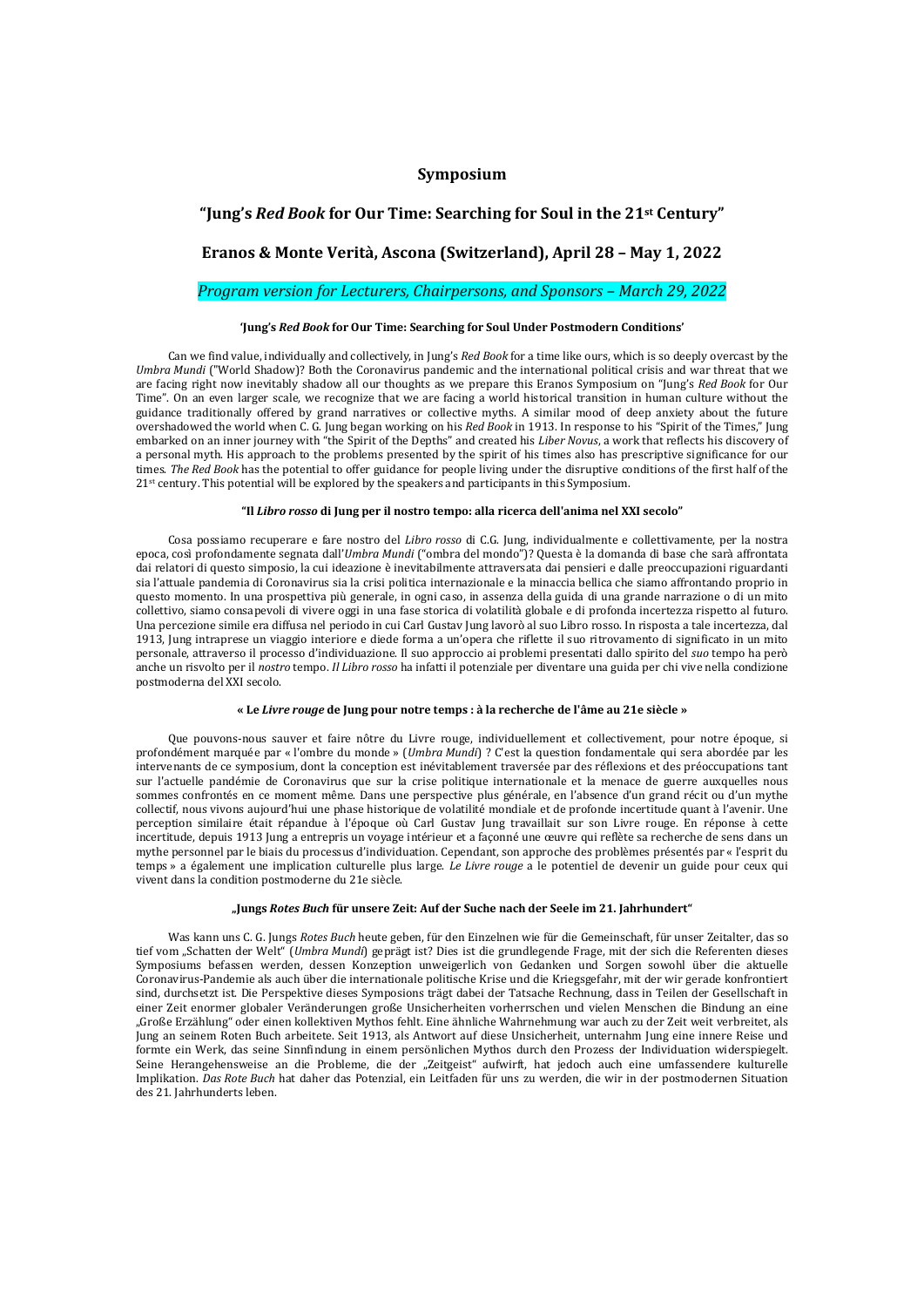## **Program Committee:**

Riccardo Bernardini, Joseph Cambray, Murray Stein

## **Lecturers and Chairpersons:**

Stephen Aizenstat (in person) · Riccardo Bernardini (in person) · Paul Bishop (in person) · Steve Buser · Joseph Cambray (in person) · Linda Carter (in person) · Al Collins (in person) · Len Cruz (in person) · Thomas Fischer (in person) · Nancy Swift Furlotti (in person) · Nicole Janigro · Carl Christian Jung · (in person) · Toshio Kawai (in person) · Romano Màdera (in person) · Christine Maillard (in person) · Frank N. McMillan III (*online*) · Robert M. Mercurio (in person) · Fabio Merlini (in person) · Elaine Molchanov (*online*) · Marianne Müller · Lance S. Owens (*online*) · Heyong Shen (*online*) · Leslie Stein (in person) · Murray Stein (in person)

## **Promoted by:**

- Eranos Foundation
- Pacifica Graduate Institute
- International Association for Analytical Psychology (IAAP)
- Associazione per la Ricerca in Psicologia Analitica (ARPA)

## **With the Support of:**

- Existential-psychologische Bildungs- und Begegnungsstätte Todtmoos-Rütte. Schule für Initiatische Therapie
- Foundation of the Works of C. G. Jung
- International Society of Analytical Psychology (ISAP)
- Institute of Analytical Psychology and Psychotherapy (IPAP)
- Chiron Publications

## **In Collaboration with:**

- Fondazione Monte Verità
- Organizzazione Turistica Lago Maggiore e Valli
- Daimon Verlag
- Archivio Luigi Pericle
- Bollati Boringhieri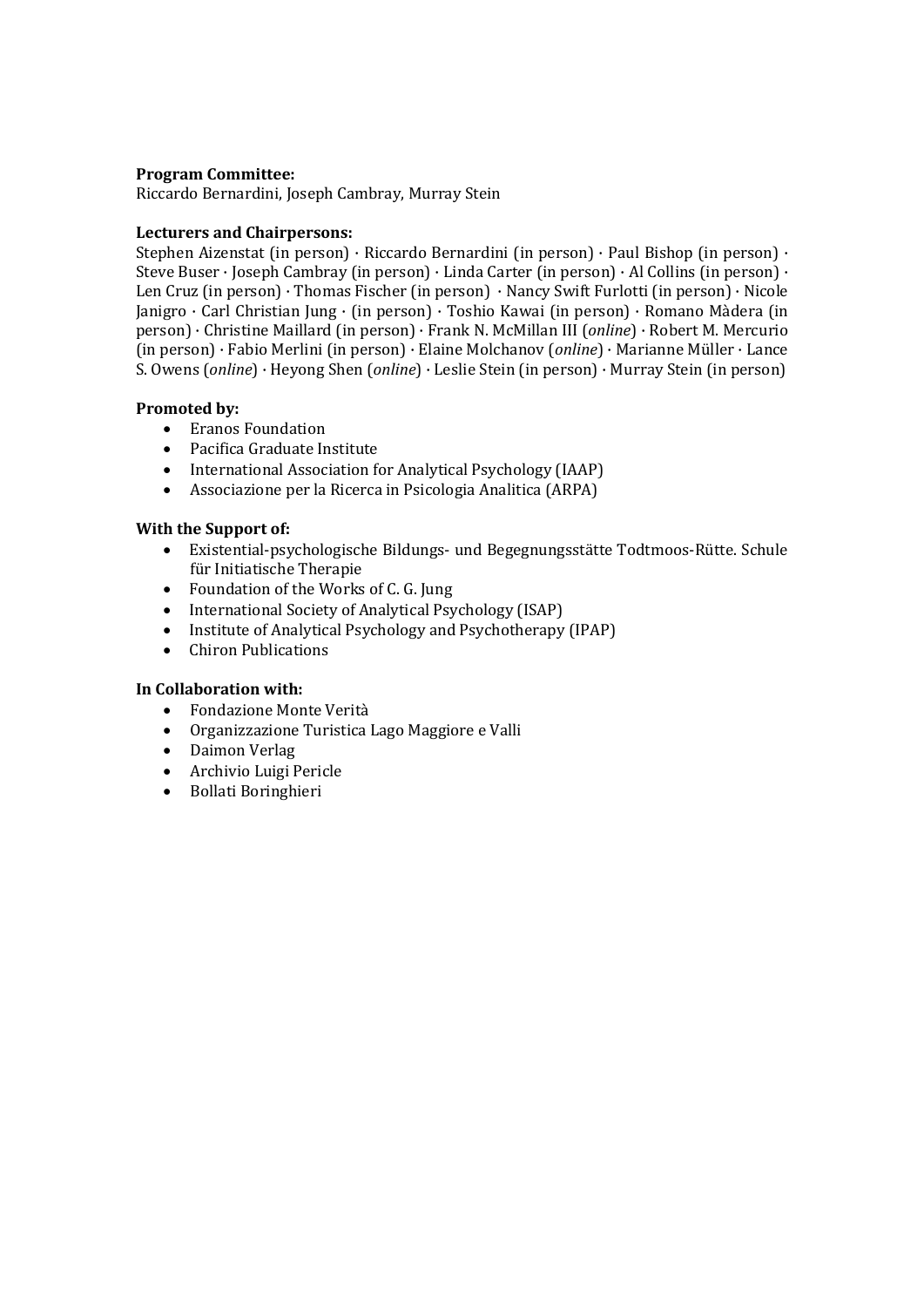## **PROGRAM**

## **Wednesday, April 27**

o Arrivals at Hotel Monte Verità *(check-in at Hotel Monte Verità from 14:00)*; we suggest a dinner on the lakeshore of Ascona, in typical restaurants such as the Osteria Nostrana, since from the following day the Lecturers and Chairpersons will be almost always engaged at the Monte Verità congress venue.

# **Thursday, April 28**

- o 10:30: Bus transfer from Monte Verità to Eranos (*For Lecturers, Chairpersons, and Sponsors*)
- o 11:00-12:30: Gathering, Welcome, and Standing Lunch at Eranos (*for Lecturers, Chairpersons, and Sponsors*)
- o 12:30: Bus Transfer from Eranos to Monte Verità (*for Lecturers and Sponsors*)
- o 13:00: Bus transfer from Ascona (Autosilo Comunale/ Municipal Car Park, Piazza Caglioni) to Monte Verità *(For max 50 participants, upon reservation; not needed for Lecturers, Chairpersons, and Sponsors, if already at Monte Verità)*
- o 13:00-14:00: Participants accreditation at Monte Verità Congress Center *(Lecturers, Chairpersons, and Sponsors will also receive a congress folder)*
- o 14:00-14:30: **Joseph Cambray, Murray Stein, and Riccardo Bernardini: Welcome and Introductory Remarks**
- o 14:30-15:15: **Murray Stein (ISAP, Switzerland): "Acts of Imagination: The Creation of the (Inner) World"** *– Chairperson: Joseph Cambray*
- o 15:15-15:30: Discussion
- o 15:30-16:15: **Thomas Fischer (Foundation of the Works of C. G. Jung, Switzerland): "Jung after the Publication of** *The Red Book* **(A View from The Foundation of the Works of C. G. Jung)"** *– Chairperson: Carl Christian Jung*
- o 16:15-16:30: Discussion
- o 16:30-17:15 Coffee Break
- o 17:15-18.00: **Romano Màdera (University of Milano-Bicocca/AIPA, Italy): "The Future of the Spirit in** *The Red Book* **and in our Time"** *– Chairperson: Riccardo Bernardini*
- o 18:00-18:15: Discussion
- o 18:15-19:00: **Stephen Aizenstat (Pacifica Graduate Institute/Dream Tending, USA): "My '***Red Book***': A Personal Journey in the Emergent Imagination"** *– Chairperson: Joseph Cambray*
- o 19:00-19:15: Discussion
- o 19:30-21:30: Welcome Dinner at Monte Verità Restaurant *(For Registrations A, B, and C; Lecturers, Chairpersons, and Sponsors are already invited and included)*
- o 22:00: Bus Transfer from Monte Verità to Ascona (Autosilo Comunale/ Municipal Car Park, Piazza Caglioni) *(For max 50 participants, upon reservation; not needed for Lecturers, Chairpersons, and Sponsors, if already at Monte Verità)*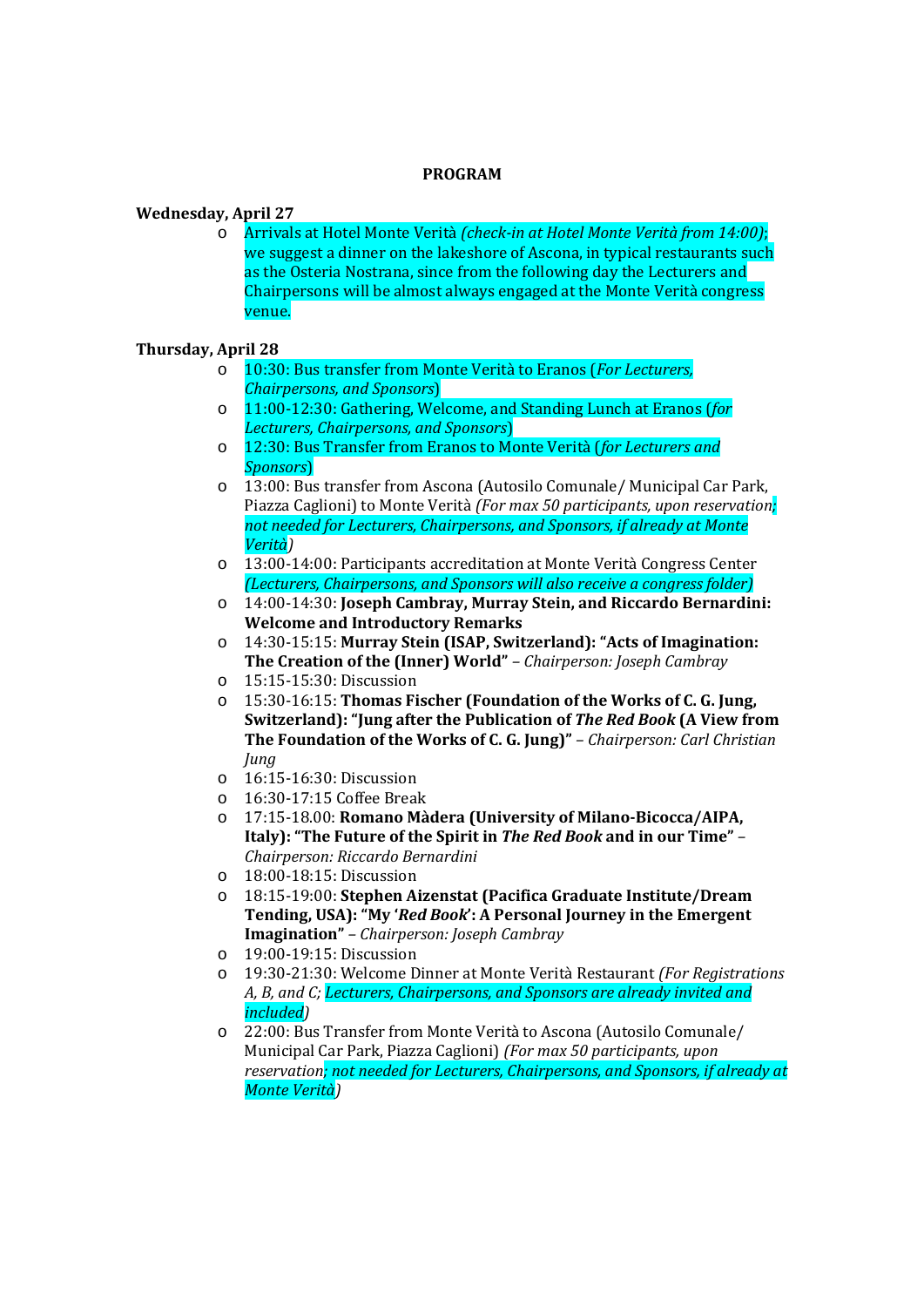## **Friday, April 29**

- o 08:00: Bus Transfer from Ascona (Autosilo Comunale/ Municipal Car Park, Piazza Caglioni) to Monte Verità *(For max 50 participants, upon reservation; not needed for Lecturers, Chairpersons, and Sponsors, if already at Monte Verità)*
- o 08:45-09:00: Organizational communications
- o 09:00-09:45: **Nancy Swift Furlotti (Pacifica Graduate Institute/C. G. Jung Institute of Los Angeles, USA): "Voices of Wisdom in Times of Crisis: Responding to the Cries of Nature"** *– Chairperson: Murray Stein*
- o 09:45-10:00: Discussion
- o 10:00-10:45: **Toshio Kawai (Kyoto University/AJAJ/IAAP, Japan): "Jung as Modern and Postmodern in his** *Red Book***"** *– Chairperson: Murray Stein and Joseph Cambray?*
- o 10:45-11:00: Discussion
- o 11:00-11:45: Coffee Break
- o 11:45-12:30: **Al Collins (Pacifica Graduate Institute, USA) and Elaine Molchanov (C. G. Jung Institute of Chicago, USA): "On Seeing, and Not Seeing, the Symbol: Greta Thunberg and** *The Red Book***'s Virgin/Sophia Image"** *– Chairperson: Murray Stein*
- o 12:30-12:45: Discussion
- o 13:00-14:30: Lunch at Monte Verità Restaurant *(For Registrations A, B, and C Lecturers, Chairpersons, and Sponsors are already invited and included)*
- o 14:30-15:15: **Len Cruz (Asheville Jung Center, USA): "Ecstasy and Subjection: Re-membering Dionysus and Addiction Treatment"** *– Chairperson: Steve Buser*
- o 15:15-15:30: Discussion
- o 15:30-16:15: **Riccardo Bernardini (Eranos Foundation, Switzerland/IPAP-ARPA, Italy): "Rebirth Symbols in the Basilica of San Miniato al Monte in Florence (XI-XIII c.): Millenarian Anguishes and Eschatological Hopes in a Romanic Architecture – From Joachim of Fiore to Jung's** *Red Book***"** *– Chairperson: Robert Michael Mercurio*
- o 16:15-16:30: Discussion
- o 16:30-17:15: Coffee Break
- o 17:15-18:00: **Robert Michael Mercurio (ARPA, Italy): "***The Red Book* **and Our Contemporary Crises: Active Imagination, Mass Migration, and Climate Change"** *– Chairperson: Nicole Janigro*
- o 18:00-18:15: Discussion
- o 18:15-19:00: **Leslie Stein (NYAAP/ANZSJA, Australia): "Collective Individuation in** *The Red Book***: The Self in the Troubled World"** *– Chairperson: Murray Stein*
- o 19:00-19:15: Discussion
- o 19:30-21:30: Dinner at Monte Verità Restaurant *(For Registrations B and C Lecturers, Chairpersons, and Sponsors are already invited and included)*
- o 21:30: Bus Transfer from Monte Verità to Ascona (Autosilo Comunale/ Municipal Car Park, Piazza Caglioni) *(For max 50 participants, upon reservation; not needed for Lecturers, Chairpersons, and Sponsors, if already at Monte Verità)*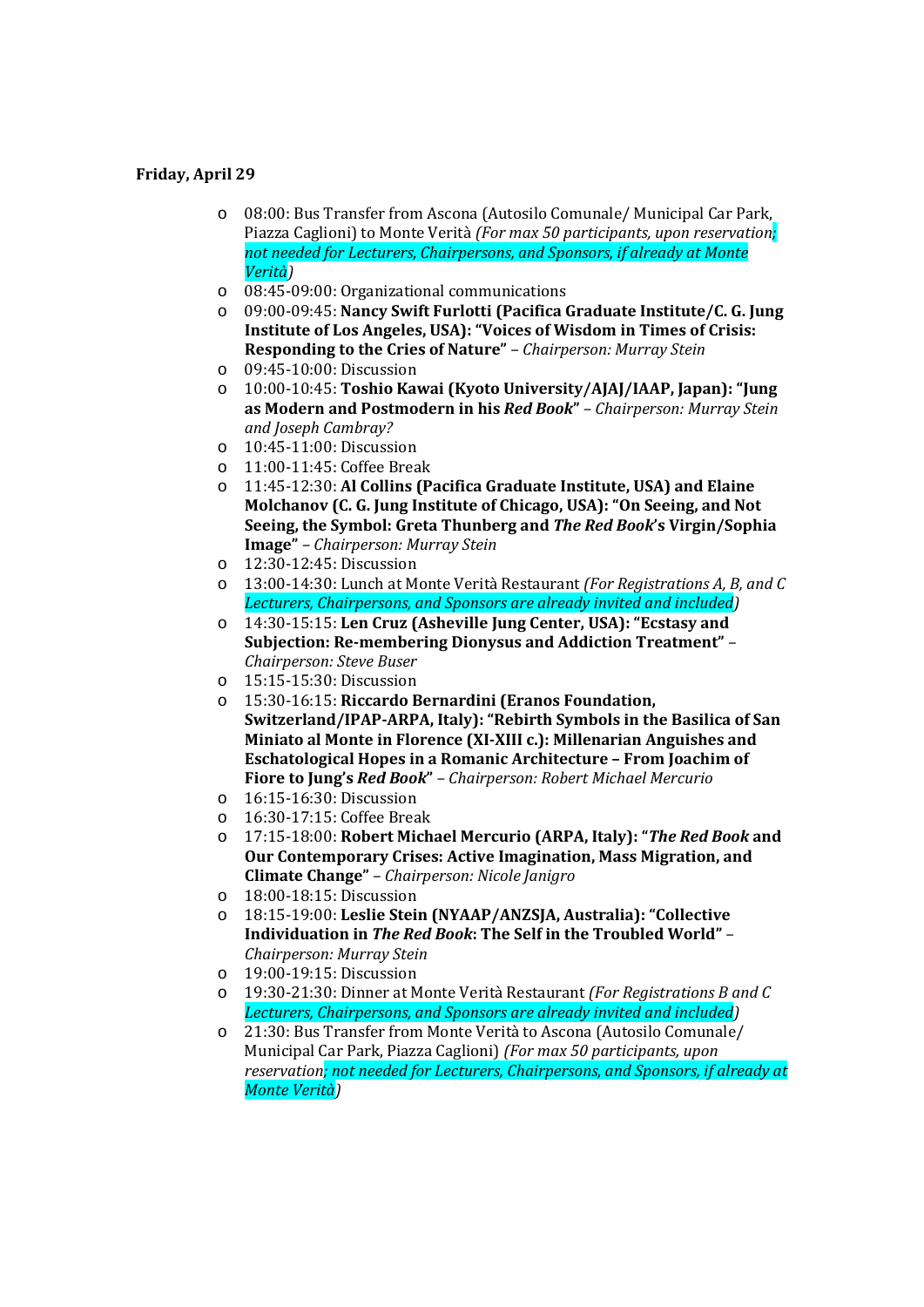## **Saturday, May 30**

- o 08:00: Bus Transfer from Ascona (Autosilo Comunale/ Municipal Car Park, Piazza Caglioni) to Monte Verità *(For max 50 participants, upon reservation; not needed for Lecturers, Chairpersons, and Sponsors, if already at Monte Verità)*
- o 08:45-09:00: Organizational communications
- o 09:00-09:45: **Christine Maillard (University of Strasbourg, France): "Death and the Dead: Ideas on a Figure of Thought in Jung's** *Red Book***"** *– Chairperson: Paul Bishop*
- o 09:45-10:00: Discussion
- o 10:00-10:45: **Heyong Shen (City University of Macau/CFAP, China): "C. G. Jung's** *Red Book***: The Spirit of the Depths and Knowledge of the Heart"** *– Chairperson: Marianne Müller*
- o 10:45-11:00: Discussion
- o 11:00-11:45: Coffee Break
- o 11:45-12:30: **Linda Carter (Pacifica Graduate Institute, USA): "Imitating Jung, Going the Full Circle: Pattern Resonance from Microcosmic Interactions to Macrocosmic Amplifications"** *– Chairperson: Nancy Furlotti*
- o 12:30-12:45: Discussion
- o 13:00-14:30: Lunch at Monte Verità Restaurant *(For Registrations A, B, and C Lecturers, Chairpersons, and Sponsors are already invited and included)*
- o 14:30-15:15: **Paul Bishop (University of Glasgow, United Kingdom): "***The Red Book* **and Other Searchers for Soul: Jung, Klages, and T. W. Adorno"** *– Chairperson: Christine Maillard*
- o 15:15-15:30: Discussion
- o 15:30-16:15: **Frank N. McMillan III (The Jung Center, Houston/Pacifica Graduate Institute, USA): "Whom Shall I Send?: Postmodern Revelation and the New Reality in Jung's** *Red Book***"** *– Chairperson: Joseph Cambray*
- o 16:15-16:30: Discussion
- o 16:30-17:15: Coffee Break
- o 17:15-18:00: **Lance Owens (The Gnosis Archive, USA): "The Alchemists' Apprentice: Vision, Imagination, and** *Mysterium Coniunctionis***"** *– Chairperson: Murray Stein*
- o 18:00:18:15: Discussion
- o 18:15-19:00: **Joseph Cambray (Pacifica Graduate Institute, USA): "Trailblazing, a** *Red Book* **Pathway: From Synchronicity to the Oracular Field"** *– Chairperson: Murray Stein*
- o 19:00-19:15: Discussion
- o 19:30: 1st Bus Transfer from Monte Verità to Ascona (Autosilo Comunale/ Municipal Car Park, Piazza Caglioni) *(For max 50 participants, upon reservation; not needed for Lecturers, Chairpersons, and Sponsors, if already at Monte Verità)*
- o 19:30-21:30: Dinner at Monte Verità Restaurant *(For Registrations B and C Lecturers, Chairpersons, and Sponsors are already invited and included)*
- o 21:30: 2nd Bus Transfer from Monte Verità to Ascona (Autosilo Comunale/ Municipal Car Park, Piazza Caglioni) *(For max 30 participants, upon reservation; not needed for Lecturers, Chairpersons, and Sponsors, if already at Monte Verità)*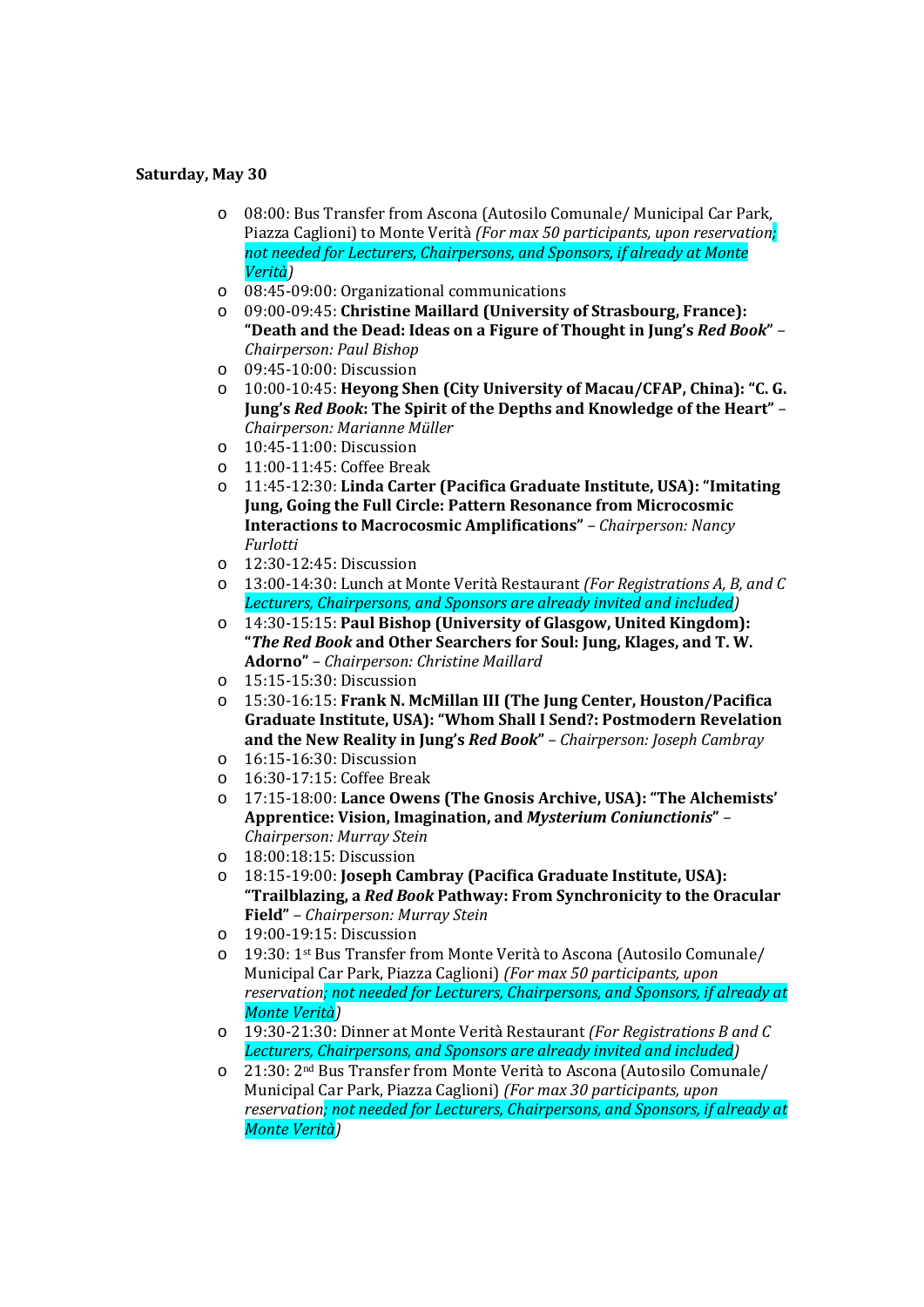## **Sunday, May 1**

- o 08:00: Bus Transfer from Ascona (Autosilo Comunale/ Municipal Car Park, Piazza Caglioni) to Monte Verità *(For max 50 participants, upon reservation; not needed for Lecturers, Chairpersons, and Sponsors, if already at Monte Verità)*
- o 08:45-09:30: **Joseph Cambray, Murray Stein, and Riccardo Bernardini: Closing Remarks and Goodbye**
- o 09:30-10:00: Coffee Break *(checkout at Hotel Monte Verità for Lecturers, Chairpersons, and Sponsors by 10:00am)*
- o 10:00-11:30: **Guided Visit to Monte Verità, held by Nicoletta Mongini (Fondazione Monte Verità)** *(For Registrations C; Lecturers, Chairpersons, and Sponsors are already invited and included)*
- o 11:30-12:00: Panoramic Walk to Hotel Ascona and to Archivio Luigi Pericle
- o 12:00-13:00: **Guided Visit to Luigi Pericle Archive at Hotel Ascona, held by Greta and Andrea Biasca-Caroni (Archivio Luigi Pericle)** *(For Registrations C; Lecturers, Chairpersons, and Sponsors are already invited and included)*
- o 13:00-14:30: Lunch at Hotel Ascona *(For Registrations C; Lecturers, Chairpersons, and Sponsors are already invited and included)*
- o 14:30-15:00: Bus Transfer from Hotel Ascona to Eranos *(For max 50 participants, upon reservation; Lecturers, Chairpersons, and Sponsors are already invited and included)*
- o 15:00-16:30: **Guided Visit to to Eranos, held by Riccardo Bernardini (Eranos Foundation)** *(For Registrations C)*
- o 16:00-17:00: Aperitif at Eranos *(For Registrations C; Lecturers, Chairpersons, and Sponsors are already invited and included)*
- o 17:00: Bus Transfer from Eranos to Ascona (Autosilo Comunale/ Municipal Car Park, Piazza Caglioni) and Departures *(For max 50 participants, upon reservation; Lecturers, Chairpersons, and Sponsors are already invited and included)*